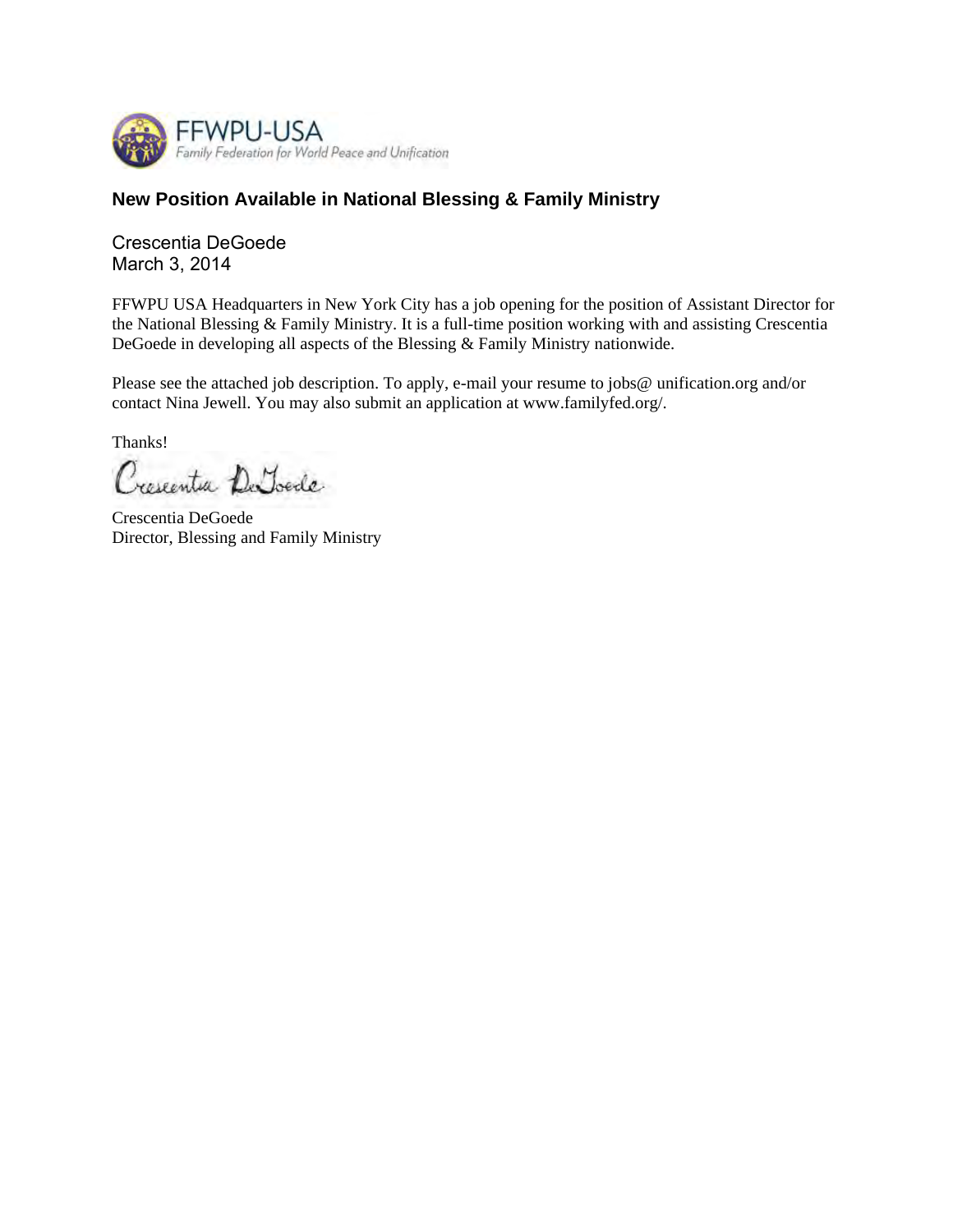

# **HSA-UWC Job Description**

| <b>Job Title: Assistant Director</b>               | <b>FLSA Status: Exempt</b>                                                |
|----------------------------------------------------|---------------------------------------------------------------------------|
| <b>Department: Blessing &amp; Family Ministry</b>  | <b>Reports To: Blessing and Family Ministry Director</b>                  |
| <b>Job Status: Full Time</b><br>Hours per week: 40 | Work Schedule: Monday-Friday 9am-6pm,<br>Occasional weekends and evenings |

**POSITION SUMMARY** : Assist the Blessing and Family Ministry Director with development, implementation, and administration of various programs, initiatives, and services of the BFM. The BFM supports all aspects of the Unificationist matching and Blessing education and process, marriage enrichment and the health and happiness of Blessed families.

#### **ESSENTIAL DUTIES AND RESPONSIBILITIES:**

- Work with the Director to sustain and grow BFM programs, initiatives and services
- Manage administrative functions to ensure smooth and efficient operations of the BFM
- Participate in strategic planning
- Plan and implement BFM programs and initiatives including Blessing Education workshops, Marriage Enrichment webinars, Ministry Leaders Training programs, and Blessing Ceremony preparation
- Attend and preside over BFM team meetings
- Write for the BFM website, bi-weekly BFM newsletter, BFM FB group and articles for UC News
- Help create budgets and track expenditures
- Update system and maintain accurate record-keeping in excel spreadsheets, Gravity Forms, and Formstack
- Regular and on-going communication with BFM field representatives
- Fulfill duties delegated by Director

#### **ROLE QUALIFICATIONS:**

- 4 year bachelor's degree; social sciences preferred (sociology, psychology, social work, human services, anthropology)
- 3 years ministry experience (volunteer or paid)
- Married for at least one year; understands the doctrine, guidelines and policies of the ideal of the Blessing within Unificationist Teaching
- Cares and is committed to the work of the Blessing & Family Ministry

#### **SUPERVISORY RESPONSIBILITIES:**

Will help recruit, organize, and supervise volunteer staff and consultants for various programs and initiatives